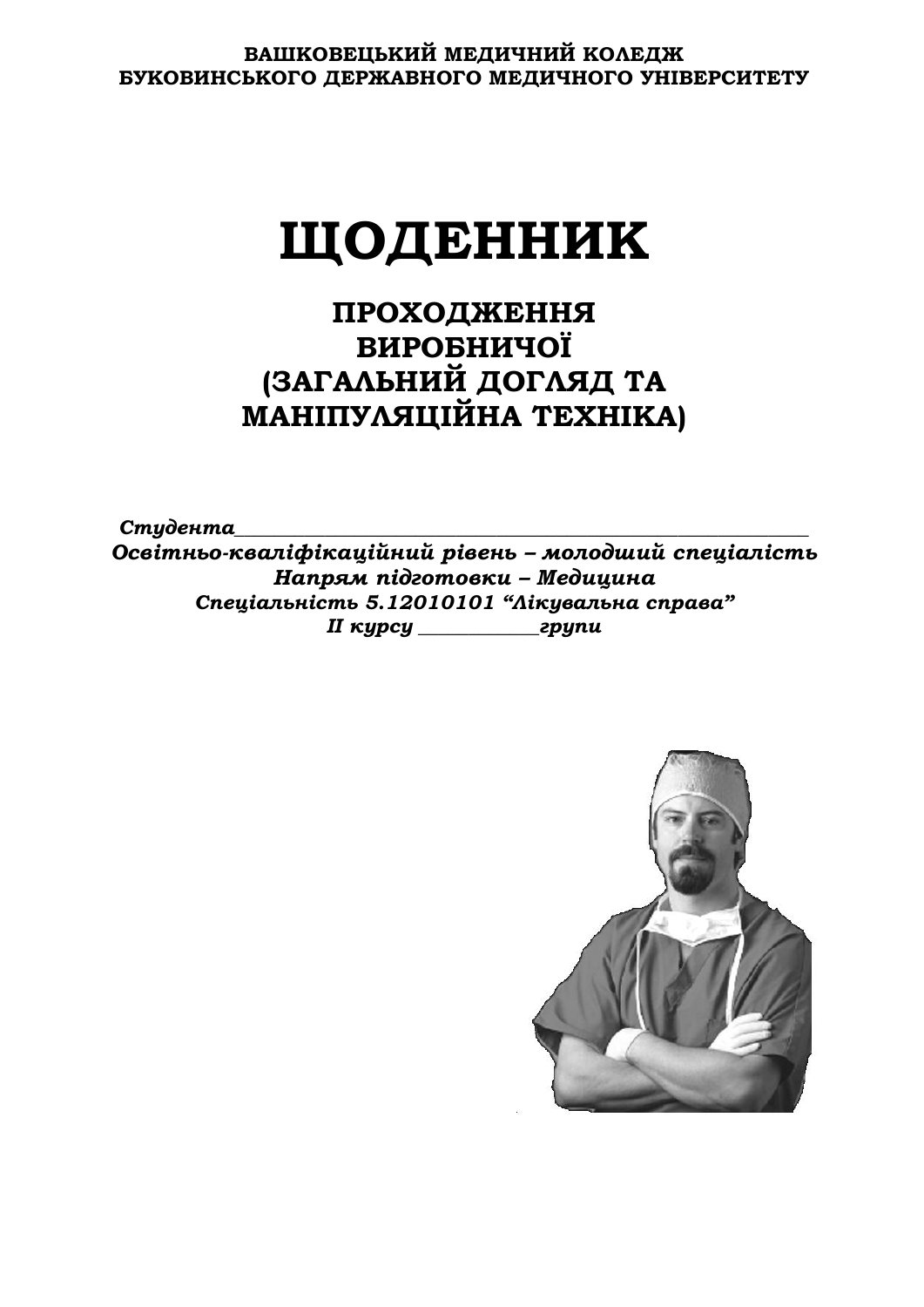# (прізвище, ім'я, по батькові)

| прибув на підприємство, організацію,<br><b>установу</b> <u>марти с постановки при принадении с постановки при принадении с постановки при принадении с при при</u> |  |               |                                                     |      |
|--------------------------------------------------------------------------------------------------------------------------------------------------------------------|--|---------------|-----------------------------------------------------|------|
| Печатка<br>підприємства, організації, установи                                                                                                                     |  |               | — " $\frac{20}{\sqrt{25}}$ року                     |      |
| (підпис)                                                                                                                                                           |  |               | (посада, прізвище та ініціали відповідальної особи) |      |
| Вибув з підприємства, організації, установи                                                                                                                        |  |               |                                                     |      |
| Печатка<br>Підприємства, організації, установи                                                                                                                     |  | $\frac{1}{2}$ | 20                                                  | року |
| (підпис)                                                                                                                                                           |  |               | (посада, прізвище та ініціали відповідальної особи) |      |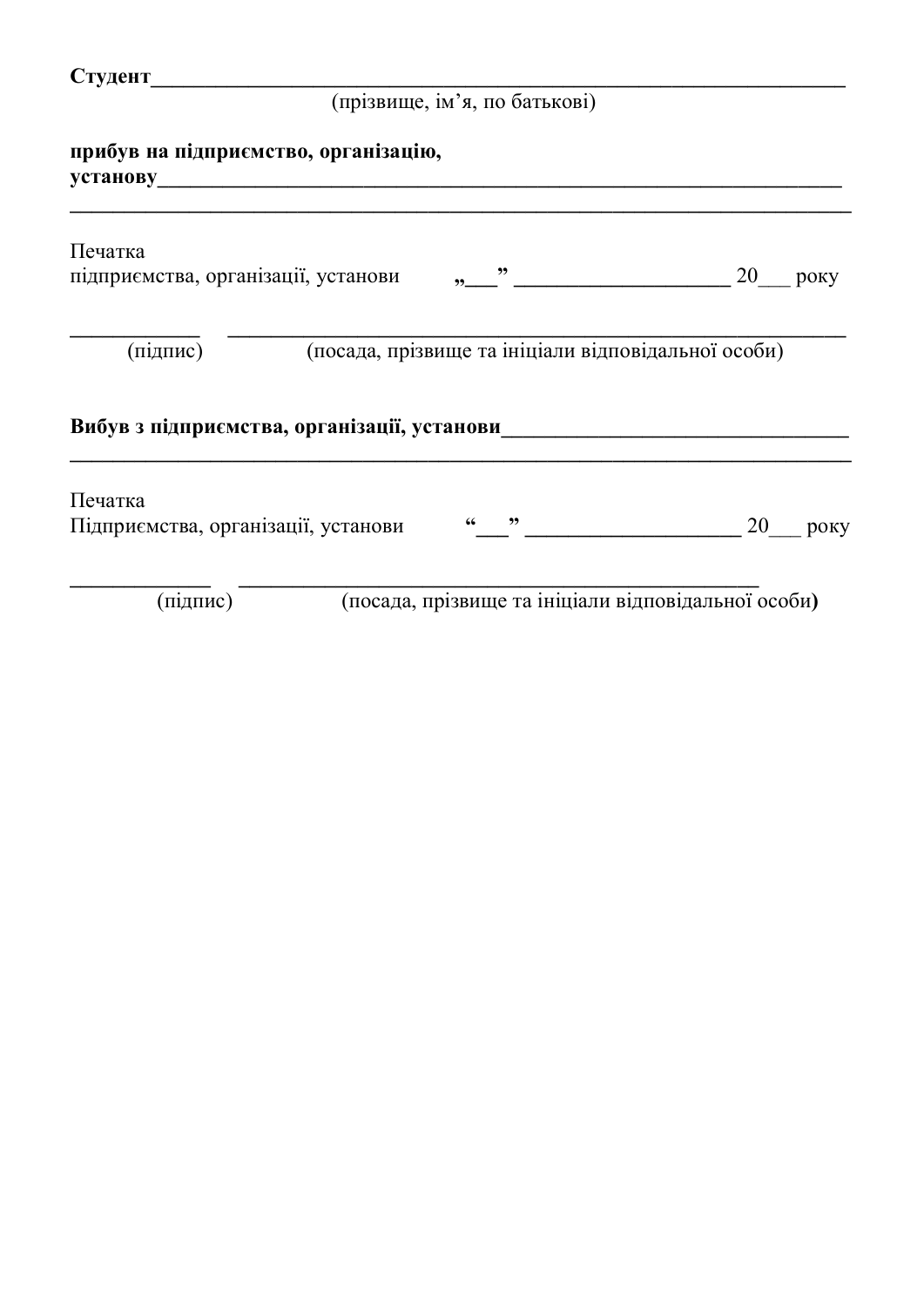Практика студентів Вашковецького медичного коледжу Буковинського державного медичного університету є невід'ємною складовою частиною процесу підготовки молодших медичних спеціалістів. Вона передбачає послідовність її проведення в три етапи після отримання достатнього обсягу теоретичних знань та практичних навичок і вмінь.

Під час проходження практики 1/3 від загального обсягу часу виділяється на самостійну роботу, яка включає удосконалення недостатньо засвоєних практичних навичок, роботу в бібліотеці, написання історій хвороби, санітарно-освітню роботу.

Умовою якісної підготовки студентів під час практики є дотримання єдиних вимог до техніки виконання маніпуляцій. Тривалість робочого тижня становить 36 годин і 18 годин для самостійної роботи. На період практики студенти розподіляються на робочі місця медичної сестри за графіком.

#### Виробнича практика з загального догляду за хворими і медичній **МАНІПУЛЯЦІЙ НІЙ ТЄХНІЦІ ПРОВОДИТЬСЯ З МЕТОЮ:**

- поглиблення і систематизації отриманих теоретичних знань;
- удосконалення практичних навичок і вмінь з догляду за хворими відповідно до принципів медичної етики і деонтології;
- відпрацювання та вдосконалення техніки виконання медичних маніпуляцій. Практика проводиться на завершальному етапі вивчення предмета "Догляд за хворими та медична маніпуляційна техніка".
	- За період проходження практики студенти знайомляться з роботою:
- приймального відділення;
- центрального стерилізаційного відділення;
- **відділень стаціонару;**
- вивчають посадові обов'язки медичної сестри на кожному робочому місці;
- ознайомлюються з наказами та інструкціями МОЗ України, які регламентують роботу лікувально-профілактичних закладів із санітарно-протиепідемічного режиму.

#### Обов'язки студентів на практиці:

- своєчасно прибути на базу практики;
- вивчити та суворо дотримуватись правил охорони праці, техніки безпеки і виробничої санітарії;
- виконувати всі завдання, що передбачаються програмою практики та правилами внутрішнього розпорядку лікувально-профілактичної установи;
- подати в училище щоденник практики, характеристику та індивідуально виконану роботу;
- відповідати за виконану роботу та її результатами на рівні з штатними працівниками лікувальної установи;
- брати активну участь у суспільному житті колективу лікарні;
- по закінченні практики брати участь у підсумковій конференції;
- дотримуватись правил медичної етики;
- проводити санітарно-освітню роботу з хворими та їх родичами;
- своєчасно скласти звіт з практики.

#### Методичні рекомендації щодо ведення щоденника

- ◆ на першій сторінці щоденника розміщається графік проходження практики;
- ◆ ущоденнику по датах зазначається кількість виконаних маніпуляцій;
- ◆ якість роботи щоденно оцінює безпосередній керівник практики;

√ після проходження практики студент складає текстовий та цифровий звіти про проходження практики4

√ в текстовому звіті відмічаються: виконання програми практики, участь у суспільному житті бази практики, ставлення персоналу лікувального закладу до практики і практикантів,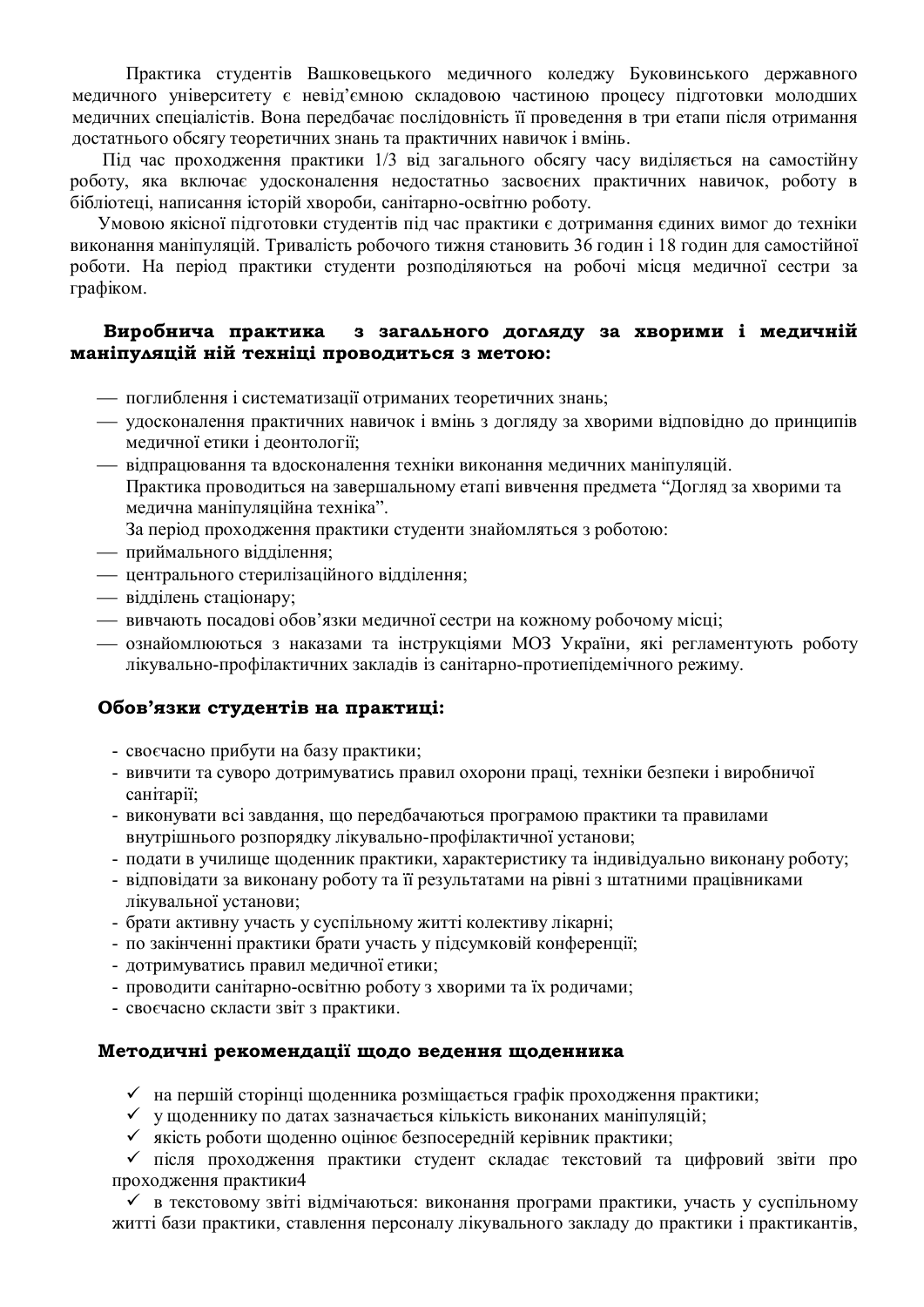позитивні сторони практики, негативні сторони практики, пропозиції студентів щодо покращення організації практики та якості підготовки; в цифровому звіті підводиться підсумок самостійно виконаних навичок, маніпуляцій, завдань за період практики.

| N <sub>o</sub> | Відділення                                 | кількість<br>днів | всього<br><b>ГОДИН</b> | робота у<br>відділенні | самостійна<br>робота |
|----------------|--------------------------------------------|-------------------|------------------------|------------------------|----------------------|
|                | Приймальне відділення                      |                   |                        |                        |                      |
| 2.             | Центральне<br>стерилізаційне<br>відділення |                   |                        |                        |                      |
| 2.             | Відділення стаціонару                      | l ()              | 90                     | 60                     | 30                   |
|                | Всього                                     | 12                | 108                    | 72                     | 36                   |

# Перелік відділень і розподіл часу

# **Індивідуальний графік проходження практики**

| Дата | Приймальне<br>відділення | Центральне<br>стерилізаційне<br>відділення | Робота в стаціонарі |
|------|--------------------------|--------------------------------------------|---------------------|
|      |                          |                                            |                     |
|      |                          |                                            |                     |

# *ȇȜȒȓțțȖȗȑȞȎȢȳȘȞȜȏȜȠȖȟȠȡȒȓțȠȎțȎȝȞȎȘȠȖȤȳ*

# $P$ обота в приймальному відділенні

|      |             | Підпис          | Hac        | Підпис            |
|------|-------------|-----------------|------------|-------------------|
| Дата | Час початку | безпосереднього | закінчення | везпосереднього " |
|      | роботи      | керівника       | роботи     | керівника         |
|      |             |                 |            |                   |

# $P$ обота у центральному стерилізаційному відділенні

|      |             | Підпис          | Hac        | Підпис          |
|------|-------------|-----------------|------------|-----------------|
| Дата | Час початку | безпосереднього | закінчення | безпосереднього |
|      | роботи      | керівника       | роботи     | керівника       |
|      |             |                 |            |                 |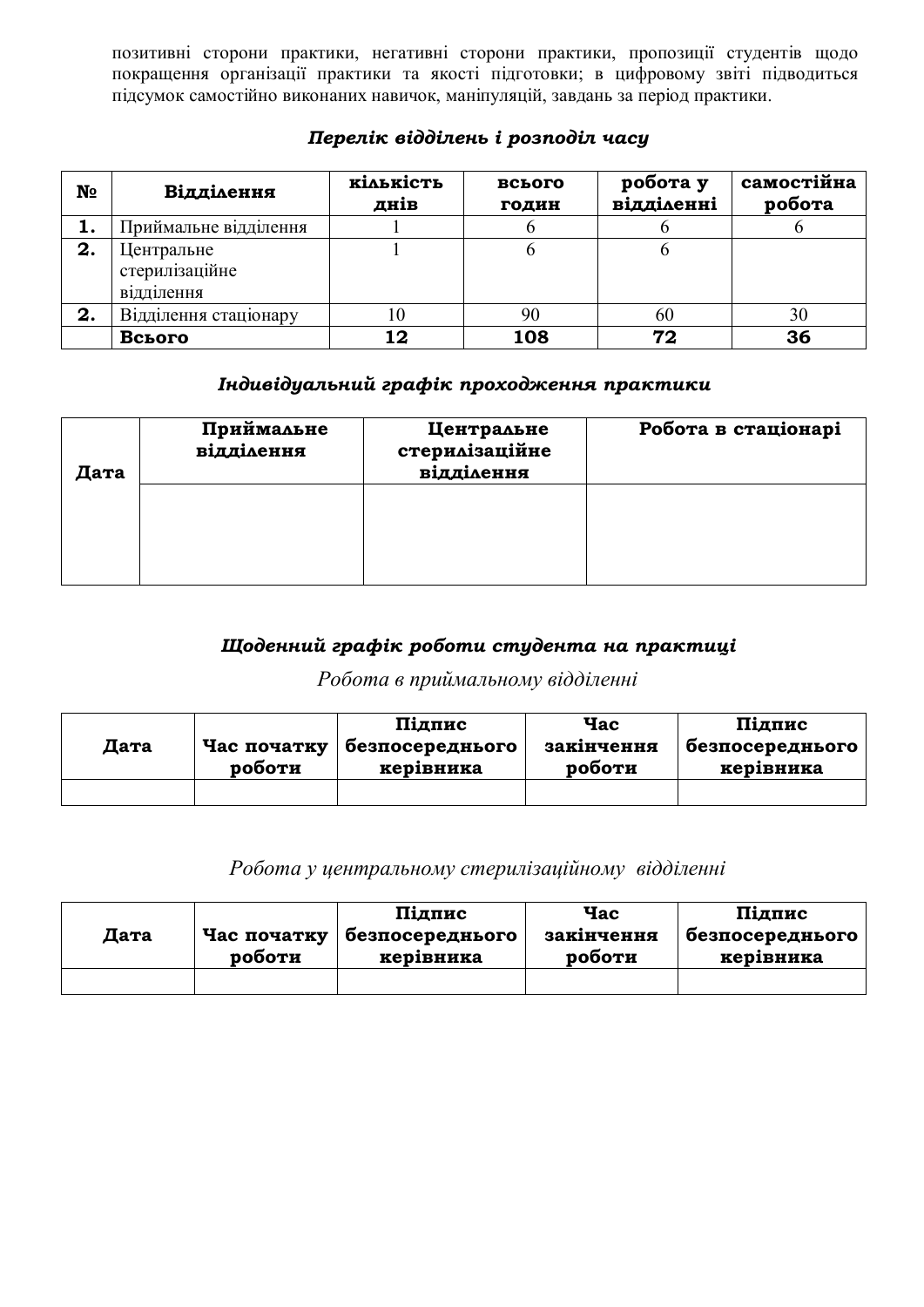# **Робота у відділенні стаціонару**

| Дата | Час початку<br>роботи | Підпис<br>безпосереднього<br>керівника | <b>Hac</b><br>закінчення<br>роботи | Підпис<br>безпосереднього<br>керівника |
|------|-----------------------|----------------------------------------|------------------------------------|----------------------------------------|
|      |                       |                                        |                                    |                                        |
|      |                       |                                        |                                    |                                        |
|      |                       |                                        |                                    |                                        |
|      |                       |                                        |                                    |                                        |
|      |                       |                                        |                                    |                                        |
|      |                       |                                        |                                    |                                        |
|      |                       |                                        |                                    |                                        |
|      |                       |                                        |                                    |                                        |
|      |                       |                                        |                                    |                                        |

#### Приймальне відділення лікарні - 1 день

У приймальному відділенні студенти знайомляться з режимом роботи відділення, правилами реєстрації пацієнтів, заповненням меличної локументації: беруть участь у загальному огляді, проведенні антропометрії та санітарного оброблення пацієнтів (у тому числі з педикульозом), виконанні маніпуляцій, транспортуванні пацієнтів у відділення, приготуванні дезінфекційних розчинів.

#### Студент повинен знати

- санітарно-протиепідемічний режим приймального відділення:
- посадові обов'язки фельдшера, накази та інструкції, які регламентують роботу приймального відділення;
- правила прийому і санітарної обробки пацієнта;
- приготування та застосування сучасних дезінфекційних засобів, правила зберігання та техніку безпеки під час роботи з ними.

#### Студент повинен вміти

- проводити санітарну обробку пацієнта
- проводити антропометрію;
- **виконувати маніпуляції**;
- транспортувати пацієнтів;
- готувати дезінфікуючі розчини.

#### **ǼȏȜȐ'ȭȕȘȜȐȳȝȞȎȘȠȖȥțȳțȎȐȖȥȘȖ Ⱦɚɬɚ ȼɫɶɨɝɨ**

- 1. Заповнення документації приймального відділення
- 2. Проведення санітарної обробки хворого (в т.ч. педікульозі)
- 3. Проведення антропометрії
- 4. Транспортування хворих у відділення.
- 5. Приготування дезинфікуючих розчинів різної концентрації.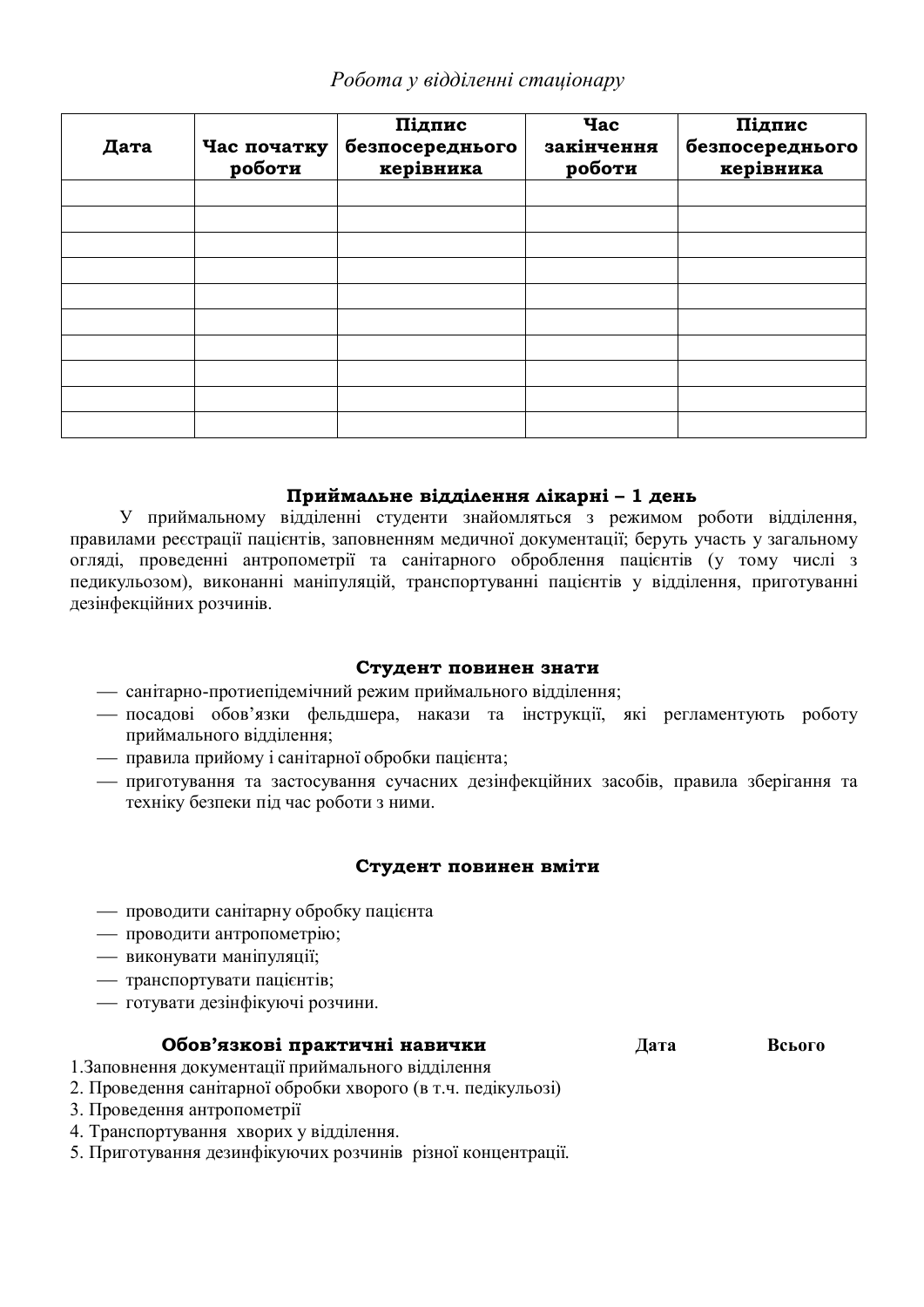# Центральне стерилізаційне відділення (1 день)

У ЦСВ студенти знайомляться з режимом роботи, документацією відділення, функціональними обов'язками персоналу, правилами техніки безпеки під час стерилізації, проводять прийом нестерильних біксів та видачу стерильних, беруть участь у вкладанні біксів в автоклав.

#### Студенти повинні знати:

- організацію роботи ЦСВ;
- методи та режими стерилізації, методи контролю стерилізації;
- дотримання норм і правил техніки безпеки під час стерилізації.

### Студенти повинні уміти:

- проводити передстерилізаційне очищення виробів медичного призначення і контроль якості передстерилізаційного очищення;
- укладати бікс для накривання стерильного стола. лотка:
- дезінфікувати бікс

#### **Обов'язкові практичні навички** Дата Всього

1. Передстерилізаційне очищення виробів медичного призначення (ВМП).

2. Контроль якості передстерилізаційного очищення ВМП

- 3. Укладання бікса для накривання стерильного стола, лотка
- 4. Дезінфекція бікса

#### Відділення стаціонару - 10 днів

У відділенні стаціонару студенти знайомляться з особливостями забезпечення санітарнопротиепідемічного режиму відділень лікарні (накази, галузеві стандарти, інструкції, методичні рекомендації та ін.), правилами виписування, отримання, зберігання і обліку ліків у відділенні, обліком наркотичних (психотропних) лікарських засобів, посаловими обов'язками серелнього і молодшого медичного персоналу, наказами та інструкціями, які регламентують роботу відділення, лікувально-охоронним режимом, організацією лікувального харчування у відділенні.

#### Студенти повинні знати:

- санітарно-протиепідемічний режим терапевтичного відділення (палати, маніпуляційного та процедурного кабінетів, буфетної тощо);
- посадові обов'язки молодшого медичного персоналу.
- правила виписування, зберігання і обліку ліків у відділенні (у тому числі наркотичних);
- організацію лікувального харчування у відділенні, принципи лікувального харчування та годування пацієнтів;
- методи найпростішої фізіотерапії;
- спостереження і догляд за пацієнтами.

#### Студенти повинні уміти:

- підготувати до роботи маніпуляційний кабінет;
- накривати стерильний стіл, лоток;
- проводити облаштування ліжка пацієнта, заміну натільної і постільної білизни, перекладання і транспортування пацієнта;
- проводити догляд за шкірою, волоссям, очима, вухами, носовими ходами, порожниною рота, статевими органами, проводити комплексну профілактику пролежнів;
- складати порційну вимогу і добове меню згідно з рекомендованою дієтою. Проводити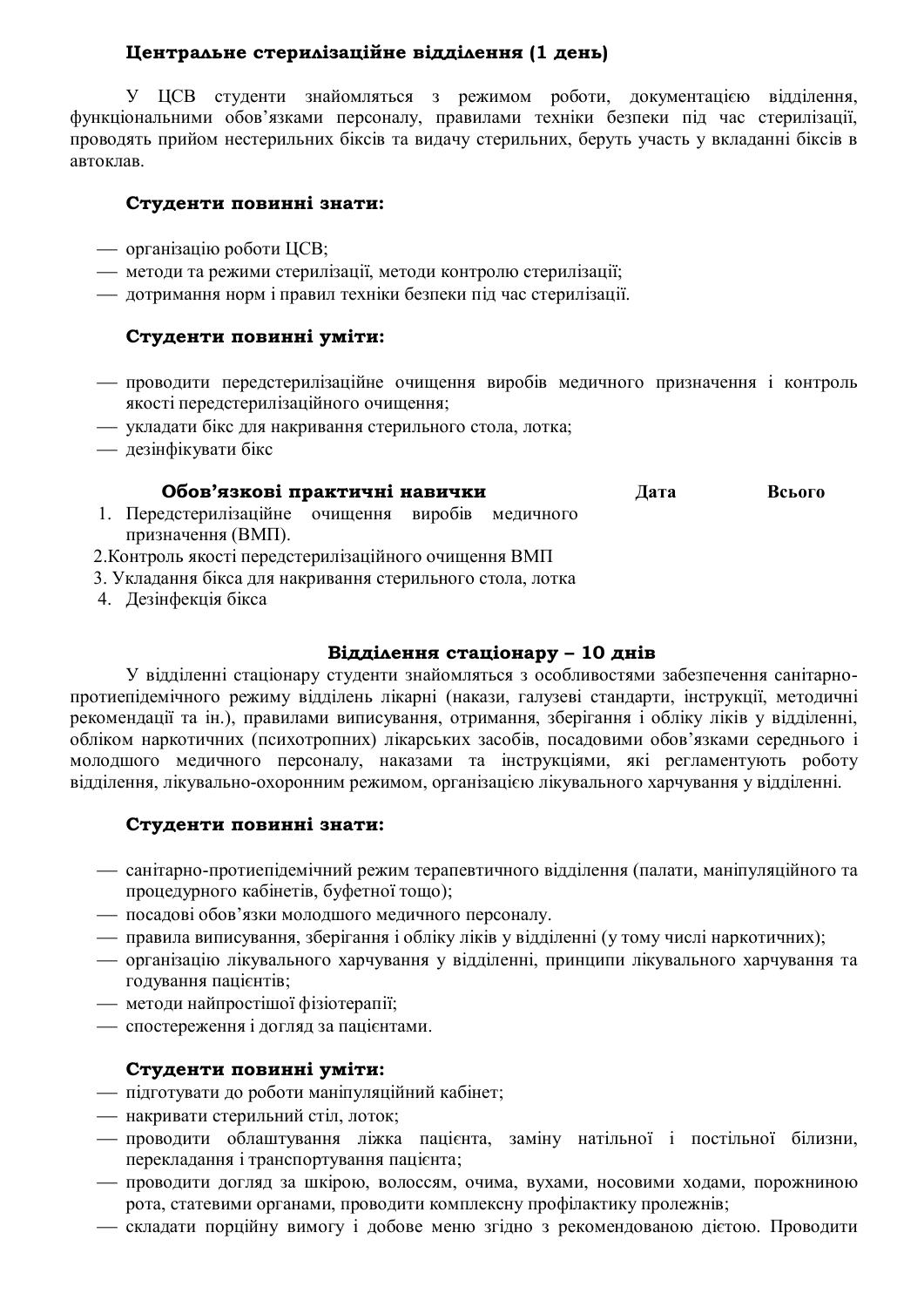годування тяжкохворого;

- вимірювати температуру тіла, артеріальний тиск, досліджувати артеріальний пульс, проводити оцінку отриманих результатів та їх реєстрацію;
- проводити спостереження і догляд за пацієнтами із захворюваннями органів дихання, товообігу, травлення, нирок і сечовивідних шляхів, тяжкохворими.

| Обов'язкові практичні                                                                                                                                                                                                                                                                                                                                                                                                                                                                                                                                                                                                                                                                                                                                                                                              | Дата |  |  |  |  |  |  | Всього |  |
|--------------------------------------------------------------------------------------------------------------------------------------------------------------------------------------------------------------------------------------------------------------------------------------------------------------------------------------------------------------------------------------------------------------------------------------------------------------------------------------------------------------------------------------------------------------------------------------------------------------------------------------------------------------------------------------------------------------------------------------------------------------------------------------------------------------------|------|--|--|--|--|--|--|--------|--|
| навички                                                                                                                                                                                                                                                                                                                                                                                                                                                                                                                                                                                                                                                                                                                                                                                                            |      |  |  |  |  |  |  |        |  |
| 1. Дезінфекція одноразових шприців                                                                                                                                                                                                                                                                                                                                                                                                                                                                                                                                                                                                                                                                                                                                                                                 |      |  |  |  |  |  |  |        |  |
| та голок після їх використання.                                                                                                                                                                                                                                                                                                                                                                                                                                                                                                                                                                                                                                                                                                                                                                                    |      |  |  |  |  |  |  |        |  |
| 2. Передстерилізаційне<br>очищення<br>BΜΠ.                                                                                                                                                                                                                                                                                                                                                                                                                                                                                                                                                                                                                                                                                                                                                                         |      |  |  |  |  |  |  |        |  |
| 3. Контроль<br>якості                                                                                                                                                                                                                                                                                                                                                                                                                                                                                                                                                                                                                                                                                                                                                                                              |      |  |  |  |  |  |  |        |  |
| передстерилізаційного очищення.                                                                                                                                                                                                                                                                                                                                                                                                                                                                                                                                                                                                                                                                                                                                                                                    |      |  |  |  |  |  |  |        |  |
| 4. Стерилізація<br>повітряному<br>$\mathbf{B}$                                                                                                                                                                                                                                                                                                                                                                                                                                                                                                                                                                                                                                                                                                                                                                     |      |  |  |  |  |  |  |        |  |
| стерилізаторі. Контроль якості.                                                                                                                                                                                                                                                                                                                                                                                                                                                                                                                                                                                                                                                                                                                                                                                    |      |  |  |  |  |  |  |        |  |
| 5. Користування стерильним біксом.                                                                                                                                                                                                                                                                                                                                                                                                                                                                                                                                                                                                                                                                                                                                                                                 |      |  |  |  |  |  |  |        |  |
| 6. Накривання стерильного стола.                                                                                                                                                                                                                                                                                                                                                                                                                                                                                                                                                                                                                                                                                                                                                                                   |      |  |  |  |  |  |  |        |  |
| 7. Облаштування ліжка пацієнта.                                                                                                                                                                                                                                                                                                                                                                                                                                                                                                                                                                                                                                                                                                                                                                                    |      |  |  |  |  |  |  |        |  |
| 8. Заміна натільної і постільної                                                                                                                                                                                                                                                                                                                                                                                                                                                                                                                                                                                                                                                                                                                                                                                   |      |  |  |  |  |  |  |        |  |
| білизни лежачого пацієнта.                                                                                                                                                                                                                                                                                                                                                                                                                                                                                                                                                                                                                                                                                                                                                                                         |      |  |  |  |  |  |  |        |  |
| 9. Техніка<br>користування                                                                                                                                                                                                                                                                                                                                                                                                                                                                                                                                                                                                                                                                                                                                                                                         |      |  |  |  |  |  |  |        |  |
|                                                                                                                                                                                                                                                                                                                                                                                                                                                                                                                                                                                                                                                                                                                                                                                                                    |      |  |  |  |  |  |  |        |  |
|                                                                                                                                                                                                                                                                                                                                                                                                                                                                                                                                                                                                                                                                                                                                                                                                                    |      |  |  |  |  |  |  |        |  |
|                                                                                                                                                                                                                                                                                                                                                                                                                                                                                                                                                                                                                                                                                                                                                                                                                    |      |  |  |  |  |  |  |        |  |
|                                                                                                                                                                                                                                                                                                                                                                                                                                                                                                                                                                                                                                                                                                                                                                                                                    |      |  |  |  |  |  |  |        |  |
|                                                                                                                                                                                                                                                                                                                                                                                                                                                                                                                                                                                                                                                                                                                                                                                                                    |      |  |  |  |  |  |  |        |  |
|                                                                                                                                                                                                                                                                                                                                                                                                                                                                                                                                                                                                                                                                                                                                                                                                                    |      |  |  |  |  |  |  |        |  |
|                                                                                                                                                                                                                                                                                                                                                                                                                                                                                                                                                                                                                                                                                                                                                                                                                    |      |  |  |  |  |  |  |        |  |
| (профілактика                                                                                                                                                                                                                                                                                                                                                                                                                                                                                                                                                                                                                                                                                                                                                                                                      |      |  |  |  |  |  |  |        |  |
| попрілостей).                                                                                                                                                                                                                                                                                                                                                                                                                                                                                                                                                                                                                                                                                                                                                                                                      |      |  |  |  |  |  |  |        |  |
| 14. Догляд за очима: промивання,                                                                                                                                                                                                                                                                                                                                                                                                                                                                                                                                                                                                                                                                                                                                                                                   |      |  |  |  |  |  |  |        |  |
|                                                                                                                                                                                                                                                                                                                                                                                                                                                                                                                                                                                                                                                                                                                                                                                                                    |      |  |  |  |  |  |  |        |  |
|                                                                                                                                                                                                                                                                                                                                                                                                                                                                                                                                                                                                                                                                                                                                                                                                                    |      |  |  |  |  |  |  |        |  |
|                                                                                                                                                                                                                                                                                                                                                                                                                                                                                                                                                                                                                                                                                                                                                                                                                    |      |  |  |  |  |  |  |        |  |
|                                                                                                                                                                                                                                                                                                                                                                                                                                                                                                                                                                                                                                                                                                                                                                                                                    |      |  |  |  |  |  |  |        |  |
|                                                                                                                                                                                                                                                                                                                                                                                                                                                                                                                                                                                                                                                                                                                                                                                                                    |      |  |  |  |  |  |  |        |  |
|                                                                                                                                                                                                                                                                                                                                                                                                                                                                                                                                                                                                                                                                                                                                                                                                                    |      |  |  |  |  |  |  |        |  |
|                                                                                                                                                                                                                                                                                                                                                                                                                                                                                                                                                                                                                                                                                                                                                                                                                    |      |  |  |  |  |  |  |        |  |
|                                                                                                                                                                                                                                                                                                                                                                                                                                                                                                                                                                                                                                                                                                                                                                                                                    |      |  |  |  |  |  |  |        |  |
|                                                                                                                                                                                                                                                                                                                                                                                                                                                                                                                                                                                                                                                                                                                                                                                                                    |      |  |  |  |  |  |  |        |  |
| пролежнів.                                                                                                                                                                                                                                                                                                                                                                                                                                                                                                                                                                                                                                                                                                                                                                                                         |      |  |  |  |  |  |  |        |  |
|                                                                                                                                                                                                                                                                                                                                                                                                                                                                                                                                                                                                                                                                                                                                                                                                                    |      |  |  |  |  |  |  |        |  |
| 21. Складання приблизного добового                                                                                                                                                                                                                                                                                                                                                                                                                                                                                                                                                                                                                                                                                                                                                                                 |      |  |  |  |  |  |  |        |  |
| згідно з рекомендованою<br>меню                                                                                                                                                                                                                                                                                                                                                                                                                                                                                                                                                                                                                                                                                                                                                                                    |      |  |  |  |  |  |  |        |  |
| дієтою.                                                                                                                                                                                                                                                                                                                                                                                                                                                                                                                                                                                                                                                                                                                                                                                                            |      |  |  |  |  |  |  |        |  |
| 3                                                                                                                                                                                                                                                                                                                                                                                                                                                                                                                                                                                                                                                                                                                                                                                                                  |      |  |  |  |  |  |  |        |  |
|                                                                                                                                                                                                                                                                                                                                                                                                                                                                                                                                                                                                                                                                                                                                                                                                                    |      |  |  |  |  |  |  |        |  |
|                                                                                                                                                                                                                                                                                                                                                                                                                                                                                                                                                                                                                                                                                                                                                                                                                    |      |  |  |  |  |  |  |        |  |
|                                                                                                                                                                                                                                                                                                                                                                                                                                                                                                                                                                                                                                                                                                                                                                                                                    |      |  |  |  |  |  |  |        |  |
| функціональним ліжком.<br>$\mathbf{i}$<br>10. Техніка<br>транспортування<br>перекладання пацієнта.<br>11. Догляд за шкірою: вмивання,<br>обтирання лежачих пацієнтів.<br>12. Догляд<br>за<br>волоссям:<br>МИТТЯ,<br>розчісування, гоління.<br>13. Догляд за статевими органами,<br>промежиною<br>очні ванночки.<br>обробка<br>15. Догляд<br>3a<br>вухами,<br>зовнішнього слухового ходу.<br>16. Догляд за носовими ходами.<br>17. Догляд за порожниною рота:<br>протирання,<br>огляд,<br>зрошення,<br>чищення зубів, полоскання.<br>профілактика<br>18. Комплексна<br>пролежнів.<br>19. Догляд за шкірою в разі наявності<br>20. Складання порційної вимоги.<br>22. Годування лежачого пацієнта<br>ложки, напувальника.<br>23. Годування<br>пацієнта<br>через<br>назогастральний зонд за допомогою<br>шприца Жане. |      |  |  |  |  |  |  |        |  |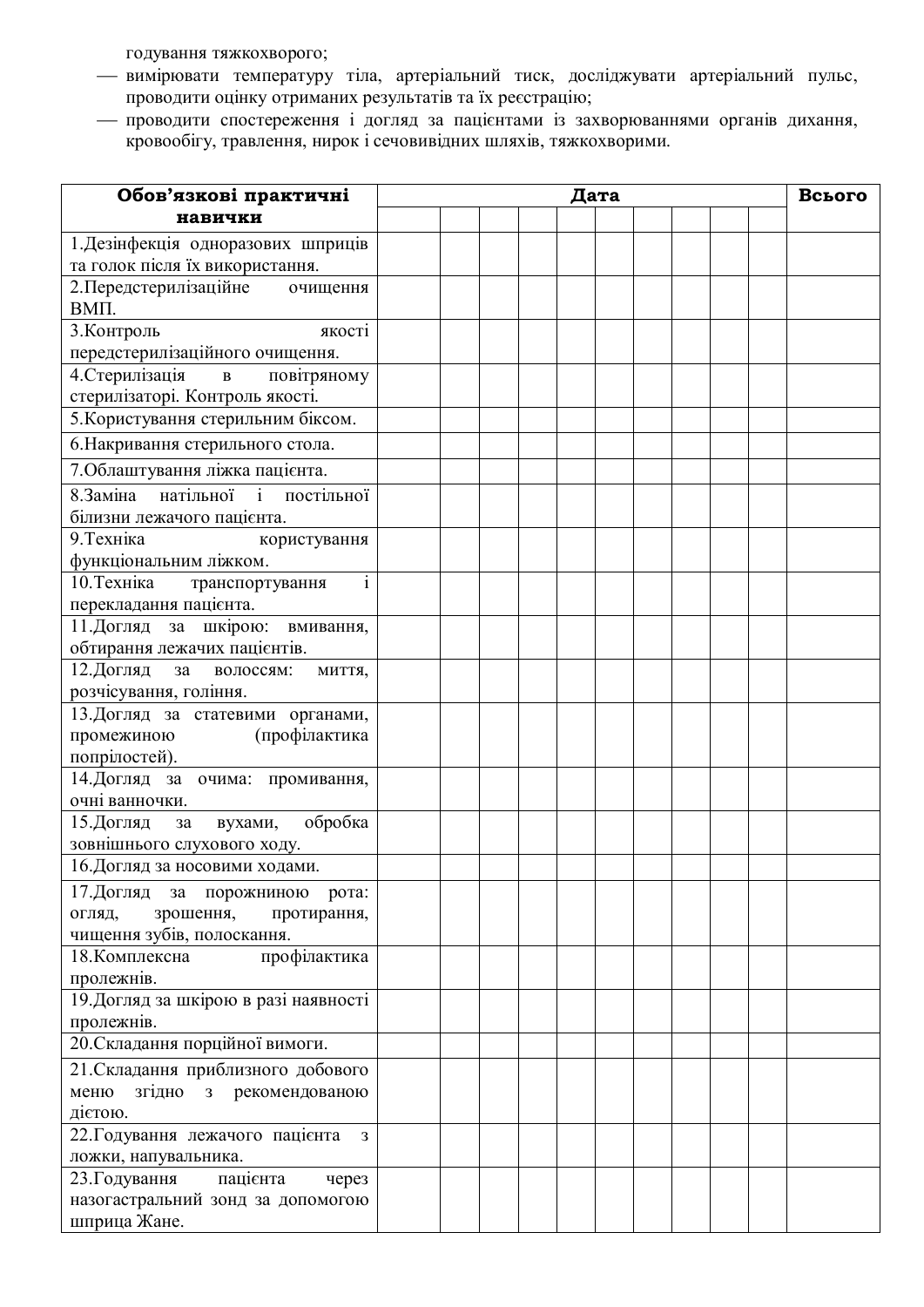| 24. Годування пацієнта<br>через        |  |  |  |  |  |
|----------------------------------------|--|--|--|--|--|
| гастростому, обробка шкіри навколо     |  |  |  |  |  |
| гастростоми.                           |  |  |  |  |  |
| 25. Вимірювання температури тіла,      |  |  |  |  |  |
| оцінка отриманих даних, реєстрація.    |  |  |  |  |  |
| 26. Догляд<br>пацієнтом<br>за          |  |  |  |  |  |
| 3                                      |  |  |  |  |  |
| лихоманкою.                            |  |  |  |  |  |
| 27. Надання допомоги пацієнту під      |  |  |  |  |  |
| критичного<br>час<br>зниження          |  |  |  |  |  |
| температури тіла.                      |  |  |  |  |  |
| 28. Визначення частоти, глибини,       |  |  |  |  |  |
| ритму дихання, оцінка отриманих        |  |  |  |  |  |
| даних.                                 |  |  |  |  |  |
| 29. Допомога пацієнту під час кашлю    |  |  |  |  |  |
| і задишки.                             |  |  |  |  |  |
| 30. Долікарська допомога в разі        |  |  |  |  |  |
| кровохаркання<br>легеневої<br>та       |  |  |  |  |  |
| кровотечі.                             |  |  |  |  |  |
| 31. Подача кисню з кисневої подушки    |  |  |  |  |  |
| та через носовий катетер.              |  |  |  |  |  |
| артеріального<br>32. Дослідження       |  |  |  |  |  |
| пульсу,<br>його<br>характеристика,     |  |  |  |  |  |
| реєстрація.                            |  |  |  |  |  |
| 33. Вимірювання артеріального          |  |  |  |  |  |
| тиску, його оцінка, реєстрація.        |  |  |  |  |  |
| 34. Визначення<br>добового<br>діурезу, |  |  |  |  |  |
| водного балансу, оцінка отриманих      |  |  |  |  |  |
| даних.                                 |  |  |  |  |  |
| 35. Надання долікарської допомоги      |  |  |  |  |  |
| аспірації<br>під<br>блювання,<br>час   |  |  |  |  |  |
| блювотних мас.                         |  |  |  |  |  |
| 36. Надання долікарської допомоги у    |  |  |  |  |  |
| разі виникнення шлунково-кишкової      |  |  |  |  |  |
| кровотечі.                             |  |  |  |  |  |
| 37. Промивання<br>шлунка<br>за         |  |  |  |  |  |
| допомогою товстого зонда.              |  |  |  |  |  |
| газовідвідної<br>38. Застосування      |  |  |  |  |  |
| трубки.                                |  |  |  |  |  |
| 39. Застосування очисної клізми.       |  |  |  |  |  |
| 40. Застосування олійної клізми.       |  |  |  |  |  |
| 41. Застосування сифонної клізми.      |  |  |  |  |  |
|                                        |  |  |  |  |  |
| 42. Застосування<br>медикаментозної    |  |  |  |  |  |
| мікроклізми.                           |  |  |  |  |  |
| 43. Катетеризація сечового міхура.     |  |  |  |  |  |
| 44. Промивання (інстиляція) сечового   |  |  |  |  |  |
| міхура.                                |  |  |  |  |  |
| 45. Техніка<br>поставлення<br>медичних |  |  |  |  |  |
| банок.                                 |  |  |  |  |  |
| 46. Техніка накладання гірчичників.    |  |  |  |  |  |
| 47. Техніка<br>накладання<br>вологого  |  |  |  |  |  |
| зігрівального компресу.                |  |  |  |  |  |
| 48. Техніка                            |  |  |  |  |  |
| накладання                             |  |  |  |  |  |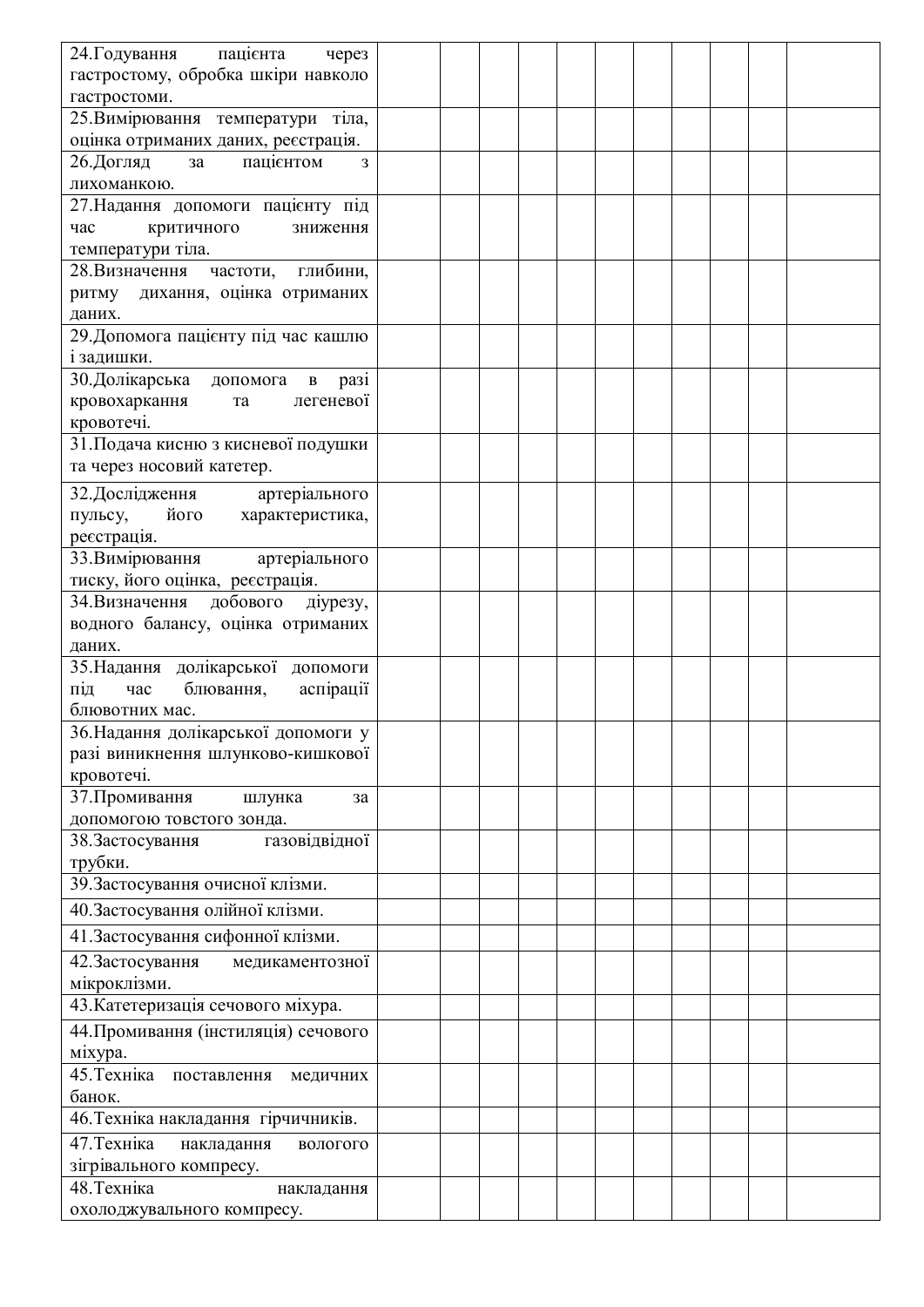| 49. Техніка заповнення водою<br>та     |  |  |  |  |  |  |
|----------------------------------------|--|--|--|--|--|--|
| застосування гумової грілки.           |  |  |  |  |  |  |
|                                        |  |  |  |  |  |  |
| 50. Техніка заповнення льодом<br>та    |  |  |  |  |  |  |
| застосування гумового міхура.          |  |  |  |  |  |  |
| 51.Bu5ip<br>призначень<br>3<br>листка  |  |  |  |  |  |  |
| лікарських призначень пацієнта.        |  |  |  |  |  |  |
| 52. Складання вимоги-замовлення на     |  |  |  |  |  |  |
| лікарські засоби.                      |  |  |  |  |  |  |
| 53. Розкладання лікарських засобів у   |  |  |  |  |  |  |
| медичній шафі за способом їх           |  |  |  |  |  |  |
| застосування.                          |  |  |  |  |  |  |
| 54. Втирання<br>мазі,<br>накладання    |  |  |  |  |  |  |
|                                        |  |  |  |  |  |  |
| пластиру, застосування присипки.       |  |  |  |  |  |  |
| 55. Закапування крапель у ніс, вуха,   |  |  |  |  |  |  |
| очі.                                   |  |  |  |  |  |  |
| 56. Закладання мазі за повіки.         |  |  |  |  |  |  |
| 57. Техніка користування дозованим     |  |  |  |  |  |  |
| аерозольним інгалятором.               |  |  |  |  |  |  |
| 58. Набирання розчину з<br>ампул,      |  |  |  |  |  |  |
| флаконів.                              |  |  |  |  |  |  |
| 59. Виконання скарифікаційної          |  |  |  |  |  |  |
| проби<br>діагностичної<br>на           |  |  |  |  |  |  |
| індивідуальну чутливість організму     |  |  |  |  |  |  |
|                                        |  |  |  |  |  |  |
| до антибіотика.                        |  |  |  |  |  |  |
| 60. Виконання проби Манту.             |  |  |  |  |  |  |
| 61. Виконання підшкірних ін'єкцій.     |  |  |  |  |  |  |
| інсуліновим<br>62. Користування        |  |  |  |  |  |  |
| шприцом. Розрахунок дози інсуліну.     |  |  |  |  |  |  |
| 63. Уведення олійних розчинів.         |  |  |  |  |  |  |
| 64. Розчинення<br>порошкоподібного     |  |  |  |  |  |  |
| антибіотика для<br>парентерального     |  |  |  |  |  |  |
|                                        |  |  |  |  |  |  |
| введення<br>розрахунок<br>та<br>дози   |  |  |  |  |  |  |
| антибіотиків.                          |  |  |  |  |  |  |
| 65. Розчинення<br>порошкоподібного     |  |  |  |  |  |  |
| антибіотика<br>поставлення<br>для      |  |  |  |  |  |  |
| проби<br>діагностичної<br>Ha           |  |  |  |  |  |  |
| індивідуальну чутливість організму     |  |  |  |  |  |  |
| до препарату.                          |  |  |  |  |  |  |
| 66. Техніка<br>накладання<br>венозного |  |  |  |  |  |  |
| джгута.                                |  |  |  |  |  |  |
| 67. Техніка<br>внутрішньовенного       |  |  |  |  |  |  |
| введення<br>лікарських<br>струминного  |  |  |  |  |  |  |
| засобів.                               |  |  |  |  |  |  |
| 68. Заповнення системи одноразового    |  |  |  |  |  |  |
| використання інфузійним розчином.      |  |  |  |  |  |  |
| 69. Техніка<br>внутрішньовенного       |  |  |  |  |  |  |
| лікарських<br>краплинного введення     |  |  |  |  |  |  |
| засобів.                               |  |  |  |  |  |  |
| 70. Узяття<br>крові<br>вени            |  |  |  |  |  |  |
| 3<br>ДЛЯ                               |  |  |  |  |  |  |
| лабораторних досліджень.               |  |  |  |  |  |  |
| 71. Узяття мазка із зіва і порожнини   |  |  |  |  |  |  |
| носа.                                  |  |  |  |  |  |  |
| 72.3бирання<br>мокротиння<br>ДЛЯ       |  |  |  |  |  |  |
| клінічного<br>загального<br>аналізу,   |  |  |  |  |  |  |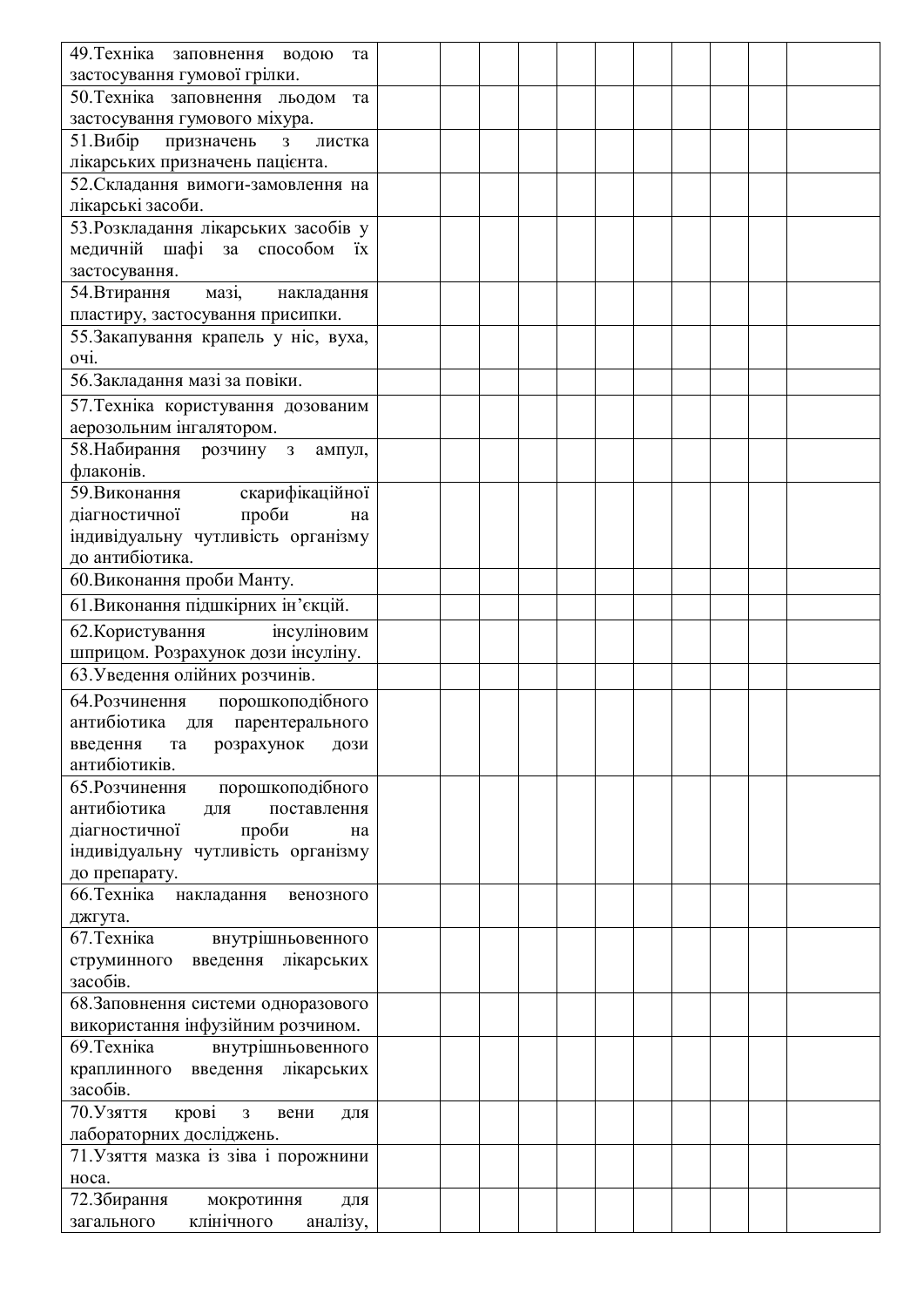| бактеріологічного дослідження,                 |  |  |  |  |  |  |
|------------------------------------------------|--|--|--|--|--|--|
| дослідження<br>ДЛЯ<br>виявлення                |  |  |  |  |  |  |
| мікобактерій туберкульозу.                     |  |  |  |  |  |  |
| $\mathbf{i}$<br>73. Взяття<br>блювотних<br>мас |  |  |  |  |  |  |
| промивних<br>вод<br>шлунка<br>ДЛЯ              |  |  |  |  |  |  |
| лабораторного дослідження.                     |  |  |  |  |  |  |
| 74.3бирання<br>калу<br>ДЛЯ                     |  |  |  |  |  |  |
| копрологічного,<br>бактеріологічного           |  |  |  |  |  |  |
| досліджень,<br>дослідження<br>на               |  |  |  |  |  |  |
| приховану кров, яйця гельмінтів.               |  |  |  |  |  |  |
| 75. Техніка фракційного зондування,            |  |  |  |  |  |  |
|                                                |  |  |  |  |  |  |
| направлення матеріалу<br>B                     |  |  |  |  |  |  |
| лабораторію.                                   |  |  |  |  |  |  |
| 76. Техніка<br>дуоденального                   |  |  |  |  |  |  |
| зондування, направлення матеріалу в            |  |  |  |  |  |  |
| лабораторію.                                   |  |  |  |  |  |  |
| 77.3бирання сечі для загального                |  |  |  |  |  |  |
| клінічного аналізу.                            |  |  |  |  |  |  |
| 78. Збирання сечі для дослідження за           |  |  |  |  |  |  |
| Зимницьким, Нечипоренком.                      |  |  |  |  |  |  |
| 79. Збирання сечі для дослідження на           |  |  |  |  |  |  |
| діастазу, 17-кетостероїди.                     |  |  |  |  |  |  |
| 80.3бирання сечі<br>на наявність               |  |  |  |  |  |  |
| глюкози, кетонових тіл.                        |  |  |  |  |  |  |
| 81. Збирання<br>сечі<br>ДЛЯ                    |  |  |  |  |  |  |
| бактеріологічного дослідження.                 |  |  |  |  |  |  |
| 82. Підготовка<br>пацієнта<br>ДО               |  |  |  |  |  |  |
| рентгенологічного<br>дослідження               |  |  |  |  |  |  |
| шлунка і кишківника.                           |  |  |  |  |  |  |
| 83. Підготовка<br>пацієнта<br>ДО               |  |  |  |  |  |  |
| іригоскопії.                                   |  |  |  |  |  |  |
| 84. Підготовка<br>пацієнта<br>ДО               |  |  |  |  |  |  |
| бронхоскопії.                                  |  |  |  |  |  |  |
| 85. Підготовка<br>пацієнта<br>ДО               |  |  |  |  |  |  |
| езофагогастродуоденоскопії.                    |  |  |  |  |  |  |
| 86. Підготовка<br>пацієнта<br>ДО               |  |  |  |  |  |  |
| колоноскопії.                                  |  |  |  |  |  |  |
| 87. Підготовка<br>пацієнта<br>ДО               |  |  |  |  |  |  |
| ректороманоскопії.                             |  |  |  |  |  |  |
| 88. Підготовка<br>пацієнта<br>ДО               |  |  |  |  |  |  |
| (Y3L)<br>ультразвукової<br>діагностики         |  |  |  |  |  |  |
| органів черевної порожнини.                    |  |  |  |  |  |  |
| 89. Підготовка<br>пацієнта<br>ДО               |  |  |  |  |  |  |
| цистоскопії.                                   |  |  |  |  |  |  |
| 90. Підготовка<br>пацієнта<br>ДО               |  |  |  |  |  |  |
| плевральної пункції (плевроцентез),            |  |  |  |  |  |  |
| оснащення, допомога лікарю, догляд             |  |  |  |  |  |  |
| і спостереження за пацієнтом під час           |  |  |  |  |  |  |
| і після проведення процедури.                  |  |  |  |  |  |  |
| 91. Підготовка<br>пацієнта<br>ДО               |  |  |  |  |  |  |
| абдомінальної<br>пункції                       |  |  |  |  |  |  |
| (лапароцентез),<br>оснащення,                  |  |  |  |  |  |  |
| допомога лікарю, спостереження і               |  |  |  |  |  |  |
| догляд за пацієнтом під час і після            |  |  |  |  |  |  |
| проведення процедури.                          |  |  |  |  |  |  |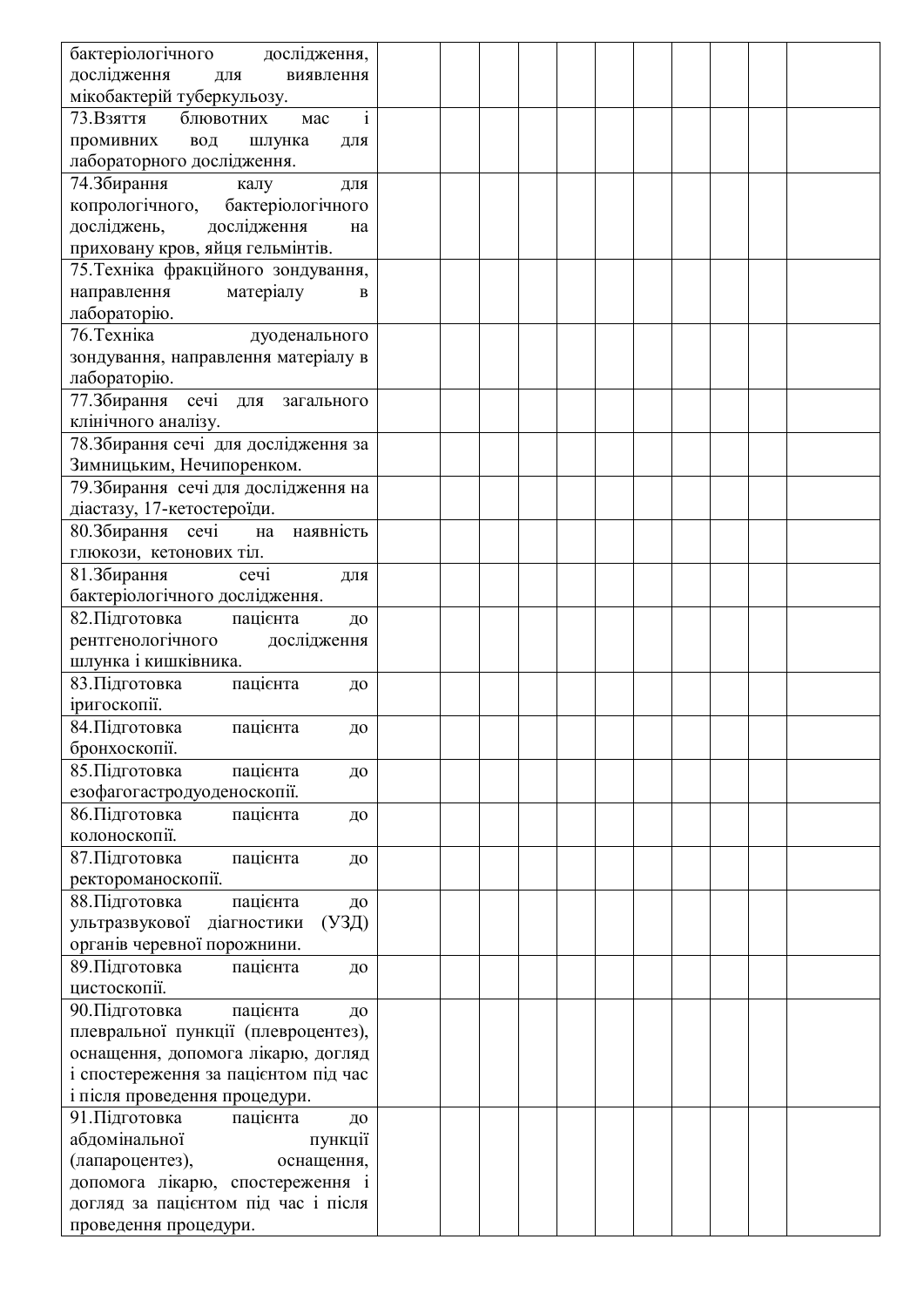| 92. Виписування направлень<br>на                                                                                                                   |  |  |  |  |  |  |
|----------------------------------------------------------------------------------------------------------------------------------------------------|--|--|--|--|--|--|
| лабораторне дослідження.                                                                                                                           |  |  |  |  |  |  |
| 93. Заповнення<br>екстреного<br>повідомлення в СЕС про наявність<br>інфекційного<br>захворювання,<br>харчового, гострого професійного<br>отрусння. |  |  |  |  |  |  |

# $B$ *iдгук* осіб, які перевіряли проходження практики

Висновок керівника практики від вищого навчального закладу про  $\bar{p}$ проходження практики

| 20<br>року<br>Оцінка:<br>за національною шкалою  |
|--------------------------------------------------|
| (словами)                                        |
| кількість балів                                  |
| (цифрами і словами)                              |
| Керівник практики від вищого навчального закладу |

\_\_\_\_\_\_\_\_\_\_\_\_\_\_\_\_\_\_\_\_\_\_\_\_\_\_\_\_\_\_\_\_\_\_\_\_\_\_\_\_\_\_\_\_\_\_\_\_\_\_\_\_\_\_\_\_\_\_\_\_\_\_\_\_\_\_\_\_\_\_

(підпис) (прізвище та ініціали)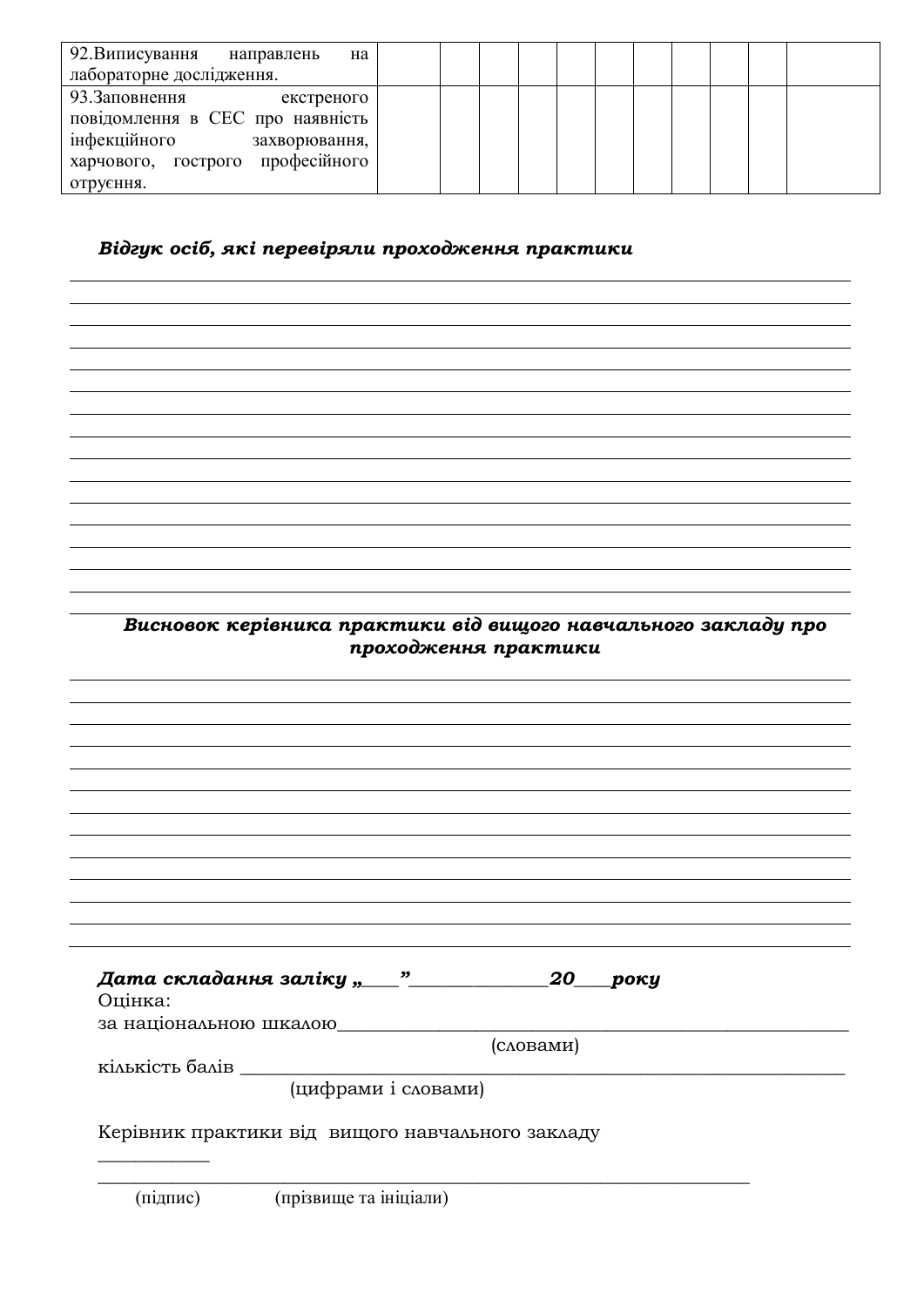#### Методичні рекомендації для виконання самостійної роботи при проходженні навчально**виробничої практики (загальний догляд та медична маніпуляцій на техніка)**

#### $\Pi$ риймальне відділення –6 годин

- 1. Оформити зразки документації приймального відділення.
- 2. Законспектувати наказ №38.

#### $B$ *iддiлення стаціонару* – 30 *годин*

Провести слідуючи чергування у відділенні:

1. Два чергування з 7<sup>00</sup> до 9<sup>00</sup>. При цьому звернути увагу на підготовку хворих до додаткових методів обстеження, приймати участь у заборі крові на дослідження, роз'ясняти хворим правила забору сечі та калу.

 $\_$  , and the contribution of the contribution of the contribution of the contribution of  $\mathcal{L}_\text{max}$  $\mathcal{L}_\mathcal{L} = \{ \mathcal{L}_\mathcal{L} = \{ \mathcal{L}_\mathcal{L} = \{ \mathcal{L}_\mathcal{L} = \{ \mathcal{L}_\mathcal{L} = \{ \mathcal{L}_\mathcal{L} = \{ \mathcal{L}_\mathcal{L} = \{ \mathcal{L}_\mathcal{L} = \{ \mathcal{L}_\mathcal{L} = \{ \mathcal{L}_\mathcal{L} = \{ \mathcal{L}_\mathcal{L} = \{ \mathcal{L}_\mathcal{L} = \{ \mathcal{L}_\mathcal{L} = \{ \mathcal{L}_\mathcal{L} = \{ \mathcal{L}_\mathcal{$  $\_$  , and the contribution of the contribution of the contribution of the contribution of  $\mathcal{L}_\text{max}$  $\_$  , and the contribution of the contribution of the contribution of the contribution of  $\mathcal{L}_\text{max}$  $\_$  , and the contribution of the contribution of the contribution of the contribution of  $\mathcal{L}_\text{max}$  $\_$  , and the contribution of the contribution of the contribution of the contribution of  $\mathcal{L}_\text{max}$  $\_$  , and the contribution of the contribution of the contribution of the contribution of  $\mathcal{L}_\text{max}$  $\_$  , and the contribution of the contribution of the contribution of the contribution of  $\mathcal{L}_\text{max}$ 

Приймати участь у ранкових маніпуляціях та підготовці медсестри до передачі зміни. Допомагати вмивати та годувати важкохворих, проводити профілактику пролежнів.

**2. Два чергування з 17<sup>00</sup> до 20<sup>00</sup>.** Звернути увагу на роботу медсестри з листками призначень, підготовку хворих до обстежень.

 $\_$  , and the contribution of the contribution of the contribution of the contribution of  $\mathcal{L}_\text{max}$  $\_$  , and the contribution of the contribution of the contribution of the contribution of  $\mathcal{L}_\text{max}$  $\_$  , and the contribution of the contribution of the contribution of the contribution of  $\mathcal{L}_\text{max}$  $\_$  , and the contribution of the contribution of the contribution of the contribution of  $\mathcal{L}_\text{max}$  $\_$  , and the contribution of the contribution of the contribution of the contribution of  $\mathcal{L}_\text{max}$  $\mathcal{L}_\mathcal{L} = \{ \mathcal{L}_\mathcal{L} = \{ \mathcal{L}_\mathcal{L} = \{ \mathcal{L}_\mathcal{L} = \{ \mathcal{L}_\mathcal{L} = \{ \mathcal{L}_\mathcal{L} = \{ \mathcal{L}_\mathcal{L} = \{ \mathcal{L}_\mathcal{L} = \{ \mathcal{L}_\mathcal{L} = \{ \mathcal{L}_\mathcal{L} = \{ \mathcal{L}_\mathcal{L} = \{ \mathcal{L}_\mathcal{L} = \{ \mathcal{L}_\mathcal{L} = \{ \mathcal{L}_\mathcal{L} = \{ \mathcal{L}_\mathcal{$  $\mathcal{L}_\mathcal{L} = \{ \mathcal{L}_\mathcal{L} = \{ \mathcal{L}_\mathcal{L} = \{ \mathcal{L}_\mathcal{L} = \{ \mathcal{L}_\mathcal{L} = \{ \mathcal{L}_\mathcal{L} = \{ \mathcal{L}_\mathcal{L} = \{ \mathcal{L}_\mathcal{L} = \{ \mathcal{L}_\mathcal{L} = \{ \mathcal{L}_\mathcal{L} = \{ \mathcal{L}_\mathcal{L} = \{ \mathcal{L}_\mathcal{L} = \{ \mathcal{L}_\mathcal{L} = \{ \mathcal{L}_\mathcal{L} = \{ \mathcal{L}_\mathcal{$  $\_$  , and the contribution of the contribution of the contribution of the contribution of  $\mathcal{L}_\text{max}$ 

Приймати участь у вечірніх маніпуляціях, у передачі та прийомі чергування. Приймати участь у годуванні важкохворих.

3. Провести обстеження пацієнтів (не менше 10) та відобразити в таблиці слідуючи показники. Знайти відхілення від норми. Заповнити таблиню:

| $N_2$            | Прізвище, ім'я по<br>батькові | ЧД | $P_{s}$ | AT | T | Оцінка<br>показників |
|------------------|-------------------------------|----|---------|----|---|----------------------|
| 1.               |                               |    |         |    |   |                      |
| 2.               |                               |    |         |    |   |                      |
| $\overline{3}$ . |                               |    |         |    |   |                      |
| 4.               |                               |    |         |    |   |                      |
| 5.               |                               |    |         |    |   |                      |
| 6.               |                               |    |         |    |   |                      |
| 7.               |                               |    |         |    |   |                      |
| 8.               |                               |    |         |    |   |                      |
| 9.               |                               |    |         |    |   |                      |
| 10               |                               |    |         |    |   |                      |
|                  |                               |    |         |    |   |                      |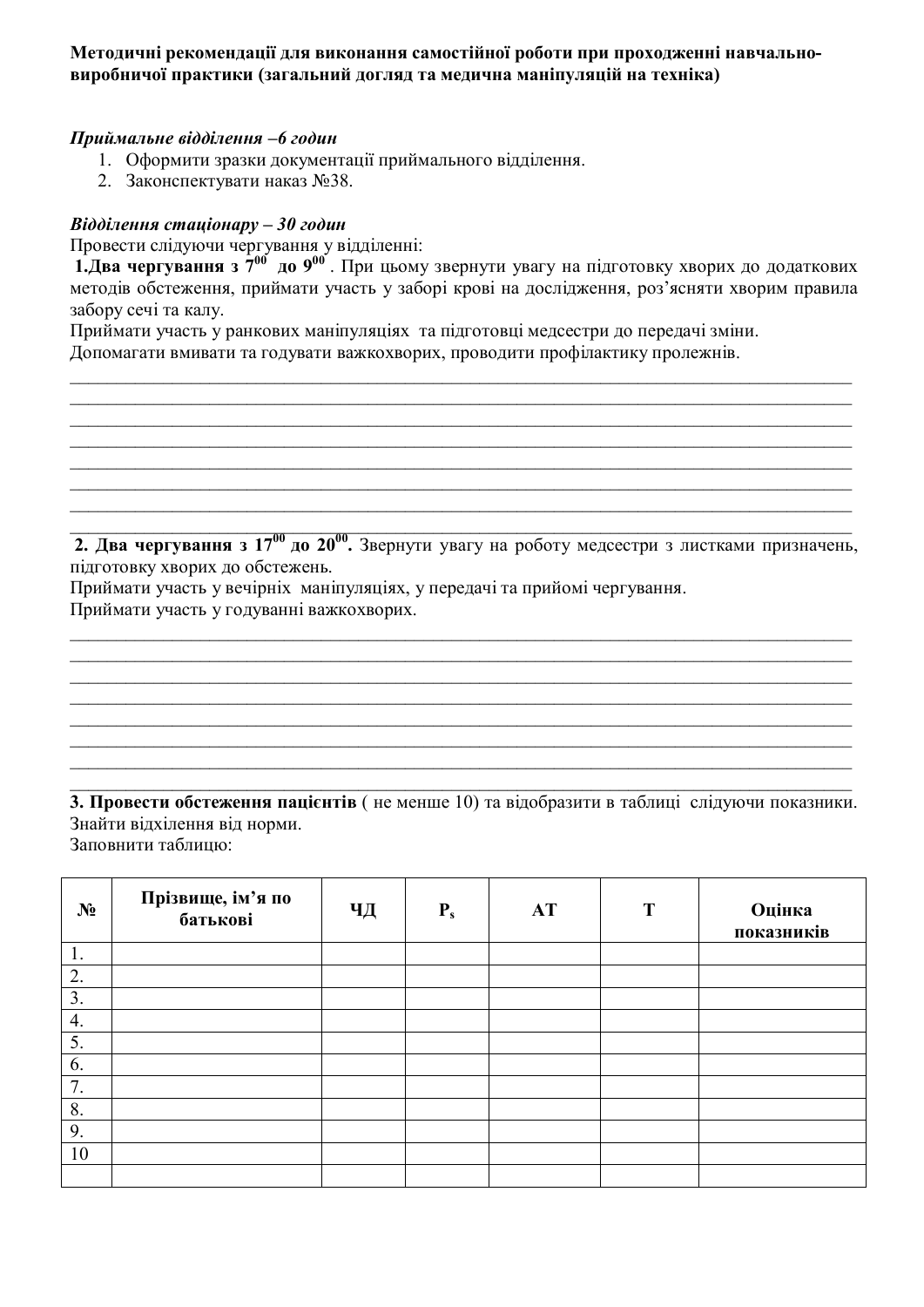4. Виділити 3 години для самостійної роботи у клінічній лабораторії (з 8 години ранку), приймати участь у заборі матеріалів для дослідження.

5. Виділити 3 години для самостійної роботи у кабінеті функціональної діагностики, приймати участь у зондуванні, спостерігати та допомагати при ендоскопічних дослідженнях.

6. Виділити 3 години для самостійної роботи у бактеріологічної лабораторії, приймати участь у заборі матеріалів для дослідження, посівів матеріалу на живильні середовища.

7. Виділити 3 години для самостійної роботи в фізіотерапевтичному кабінеті, допомагати при проведенні процедур, спостерігати за хворими під час проведення процедури та після неї.

<u> 1989 - Johann Stoff, amerikansk politik (d. 1989)</u>

8. Позначте на температурному листку слідуючи данні:

Хворий К, при огляді 19.01.09:

має температуру вранці 37,8<sup>0</sup> С, ввечері 39,2<sup>0</sup> С, АТ 170/100 мм.рт.ст., ЧД 18 за 1 хв. Р<sub>5</sub> 110 за 1 хв, добовий діурез склав 1700 мл, стільця не було;

20.01.09: має температуру 39,2<sup>6</sup> С, АТ 190/100мм.рт.ст., ЧД 20 за 1 хв, P<sub>s</sub> 120 за 1 хв, добовий діурез склав 1500 мл, стілець 1 раз, оформлений;

21.01.09 має температуру 36,7 °С, АТ 120/70 мм.рт.ст., ЧД 16 за 1 хв, P<sub>s</sub> 90 за 1 хв, добовий діурез склав 1200 мл, стілець 2 рази, рідкий;

22.01.09, має температуру 40.5 °C, АТ 200/110 мм.рт.ст., ЧЛ 24 за 1 хв. Р. 140 за 1 хв. добовий діурез склав 2000мл, стільця не було.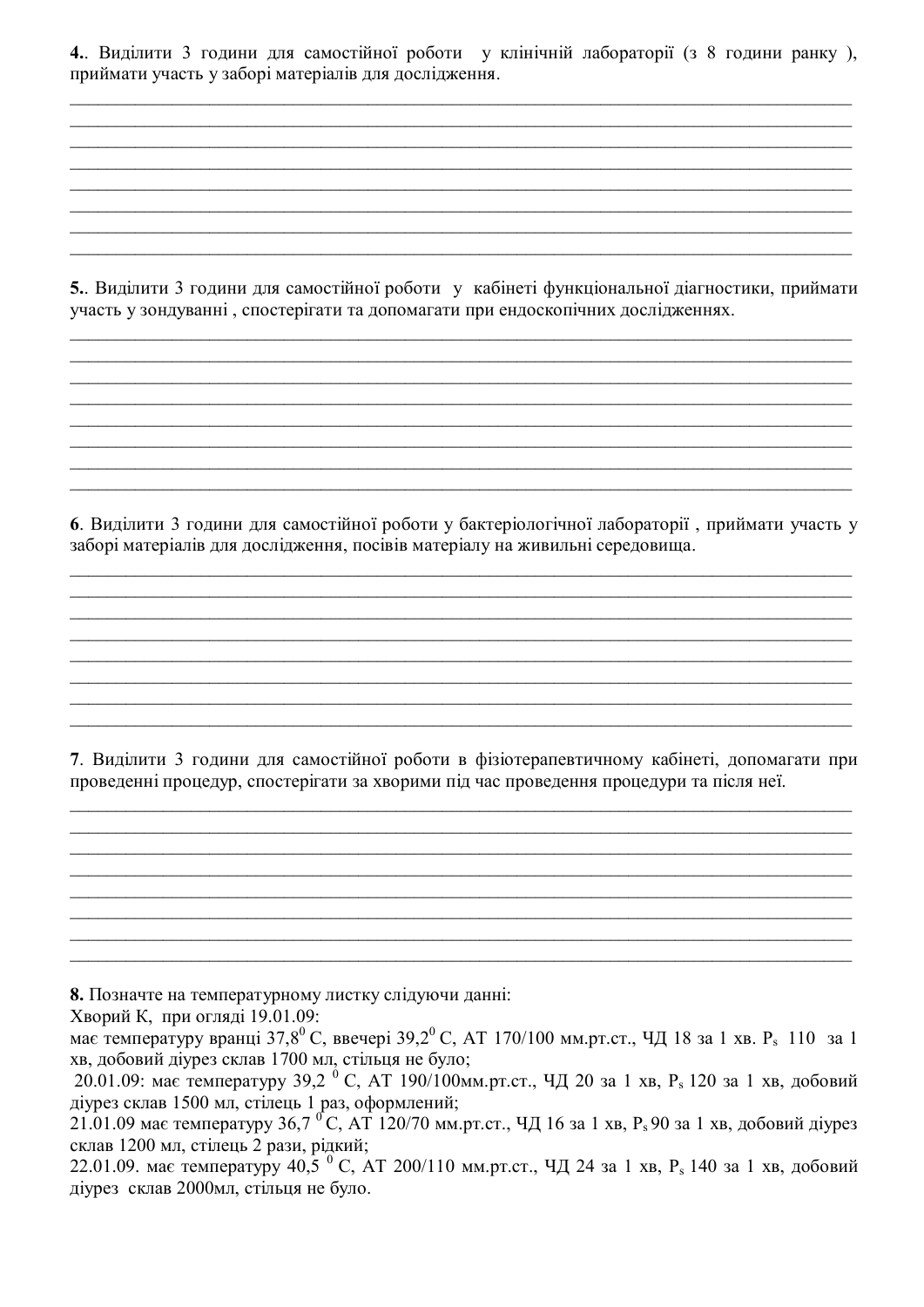| День перебування |                       | $\overline{c}$<br>$\mathbf{1}$ |  | $\mathfrak{Z}$ |  | $\overline{4}$ |  | 5 |  | 6 |  | $\overline{7}$ |  | $\,8\,$ |  | $\mathbf{9}$ |  |  |
|------------------|-----------------------|--------------------------------|--|----------------|--|----------------|--|---|--|---|--|----------------|--|---------|--|--------------|--|--|
| у стаціонарі     |                       |                                |  |                |  |                |  |   |  |   |  |                |  |         |  |              |  |  |
| $\Pi$            | AT                    | $\mathbf t$                    |  |                |  |                |  |   |  |   |  |                |  |         |  |              |  |  |
|                  |                       |                                |  |                |  |                |  |   |  |   |  |                |  |         |  |              |  |  |
| 14               | 20                    | 41                             |  |                |  |                |  |   |  |   |  |                |  |         |  |              |  |  |
|                  |                       |                                |  |                |  |                |  |   |  |   |  |                |  |         |  |              |  |  |
| $\boldsymbol{0}$ | $\boldsymbol{0}$      |                                |  |                |  |                |  |   |  |   |  |                |  |         |  |              |  |  |
|                  |                       |                                |  |                |  |                |  |   |  |   |  |                |  |         |  |              |  |  |
|                  |                       |                                |  |                |  |                |  |   |  |   |  |                |  |         |  |              |  |  |
| 12               | 17                    | 40                             |  |                |  |                |  |   |  |   |  |                |  |         |  |              |  |  |
|                  |                       |                                |  |                |  |                |  |   |  |   |  |                |  |         |  |              |  |  |
| $\boldsymbol{0}$ | 5                     |                                |  |                |  |                |  |   |  |   |  |                |  |         |  |              |  |  |
|                  |                       |                                |  |                |  |                |  |   |  |   |  |                |  |         |  |              |  |  |
|                  |                       |                                |  |                |  |                |  |   |  |   |  |                |  |         |  |              |  |  |
| 10               | 15                    | 39                             |  |                |  |                |  |   |  |   |  |                |  |         |  |              |  |  |
|                  |                       |                                |  |                |  |                |  |   |  |   |  |                |  |         |  |              |  |  |
| $\boldsymbol{0}$ | $\boldsymbol{0}$      |                                |  |                |  |                |  |   |  |   |  |                |  |         |  |              |  |  |
|                  |                       |                                |  |                |  |                |  |   |  |   |  |                |  |         |  |              |  |  |
|                  |                       |                                |  |                |  |                |  |   |  |   |  |                |  |         |  |              |  |  |
| 90               | 12                    | 38                             |  |                |  |                |  |   |  |   |  |                |  |         |  |              |  |  |
|                  |                       |                                |  |                |  |                |  |   |  |   |  |                |  |         |  |              |  |  |
|                  | 5                     |                                |  |                |  |                |  |   |  |   |  |                |  |         |  |              |  |  |
|                  |                       |                                |  |                |  |                |  |   |  |   |  |                |  |         |  |              |  |  |
|                  | 10                    |                                |  |                |  |                |  |   |  |   |  |                |  |         |  |              |  |  |
|                  |                       | 37                             |  |                |  |                |  |   |  |   |  |                |  |         |  |              |  |  |
| 80               |                       |                                |  |                |  |                |  |   |  |   |  |                |  |         |  |              |  |  |
|                  |                       |                                |  |                |  |                |  |   |  |   |  |                |  |         |  |              |  |  |
|                  | $\boldsymbol{0}$      |                                |  |                |  |                |  |   |  |   |  |                |  |         |  |              |  |  |
| 70               | 75                    | 36                             |  |                |  |                |  |   |  |   |  |                |  |         |  |              |  |  |
|                  |                       |                                |  |                |  |                |  |   |  |   |  |                |  |         |  |              |  |  |
|                  |                       |                                |  |                |  |                |  |   |  |   |  |                |  |         |  |              |  |  |
|                  |                       |                                |  |                |  |                |  |   |  |   |  |                |  |         |  |              |  |  |
| Дихання          |                       |                                |  |                |  |                |  |   |  |   |  |                |  |         |  |              |  |  |
| Вага             |                       |                                |  |                |  |                |  |   |  |   |  |                |  |         |  |              |  |  |
| Випито рідни     |                       |                                |  |                |  |                |  |   |  |   |  |                |  |         |  |              |  |  |
|                  | Добова кількість сечі |                                |  |                |  |                |  |   |  |   |  |                |  |         |  |              |  |  |
| Випорожнення     |                       |                                |  |                |  |                |  |   |  |   |  |                |  |         |  |              |  |  |
|                  |                       |                                |  |                |  |                |  |   |  |   |  |                |  |         |  |              |  |  |
| Ванна            |                       |                                |  |                |  |                |  |   |  |   |  |                |  |         |  |              |  |  |